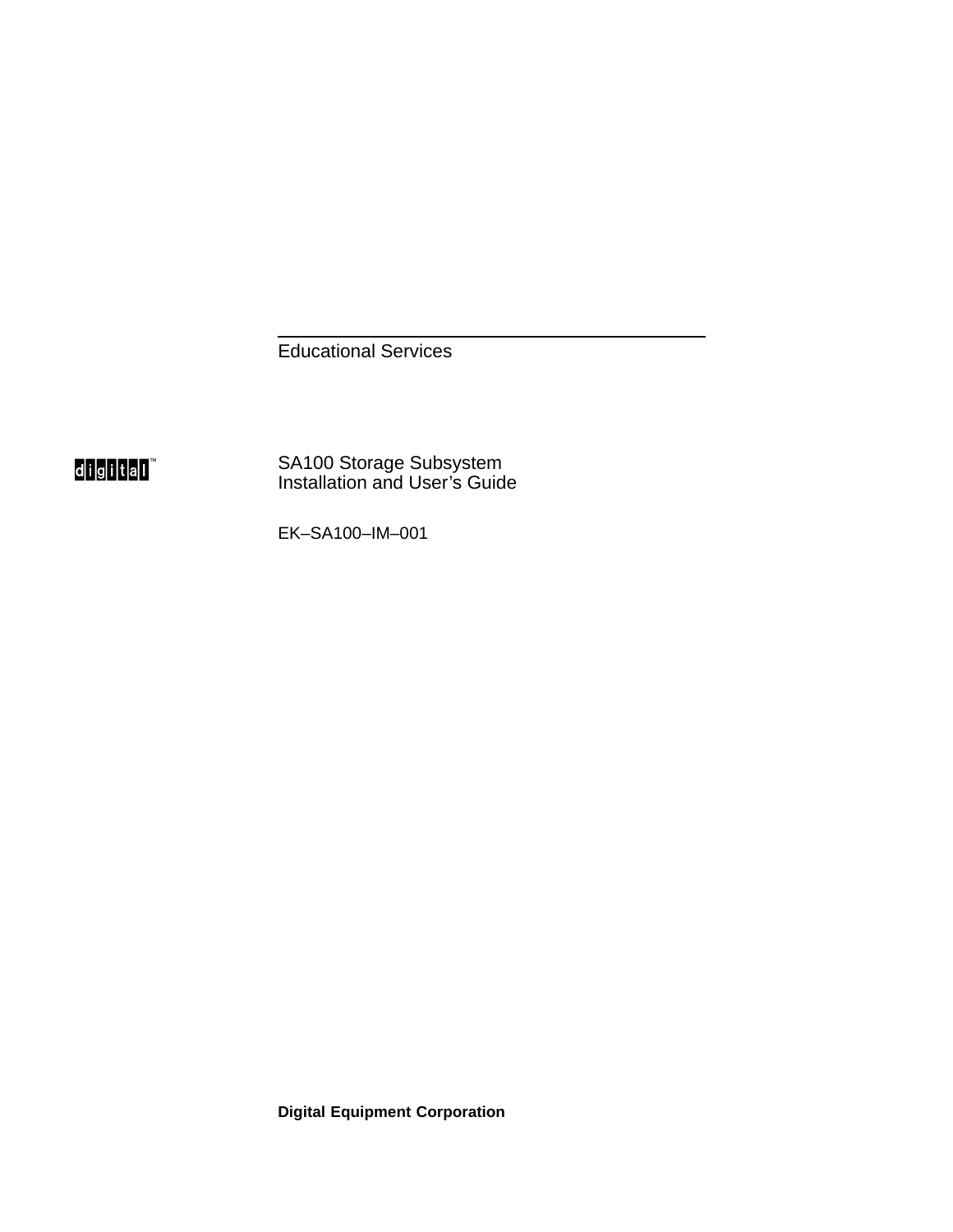#### **First Edition, November 1991**

The information in this document is subject to change without notice and should not be construed as a commitment by Digital Equipment Corporation. Digital Equipment Corporation assumes no responsibility for any errors that may appear in this document.

Copyright © Digital Equipment Corporation 1991

All Rights Reserved. Printed in U.S.A.

**FCC NOTICE:** The equipment described in this manual generates, uses, and may emit radio frequency energy. The equipment has been type tested and found to comply with the limits for a Class A computing device pursuant to Subpart J of Part 15 of FCC Rules, which are designed to provide reasonable protection against such radio frequency interference when operated in a commercial environment. Operation of this equipment in a residential area may cause interference, in which case the user at his own expense may be required to take measures to correct the interference.

The following are trademarks of Digital Equipment Corporation: HSC, SA, STI, VAX, VMS, and the DIGITAL logo.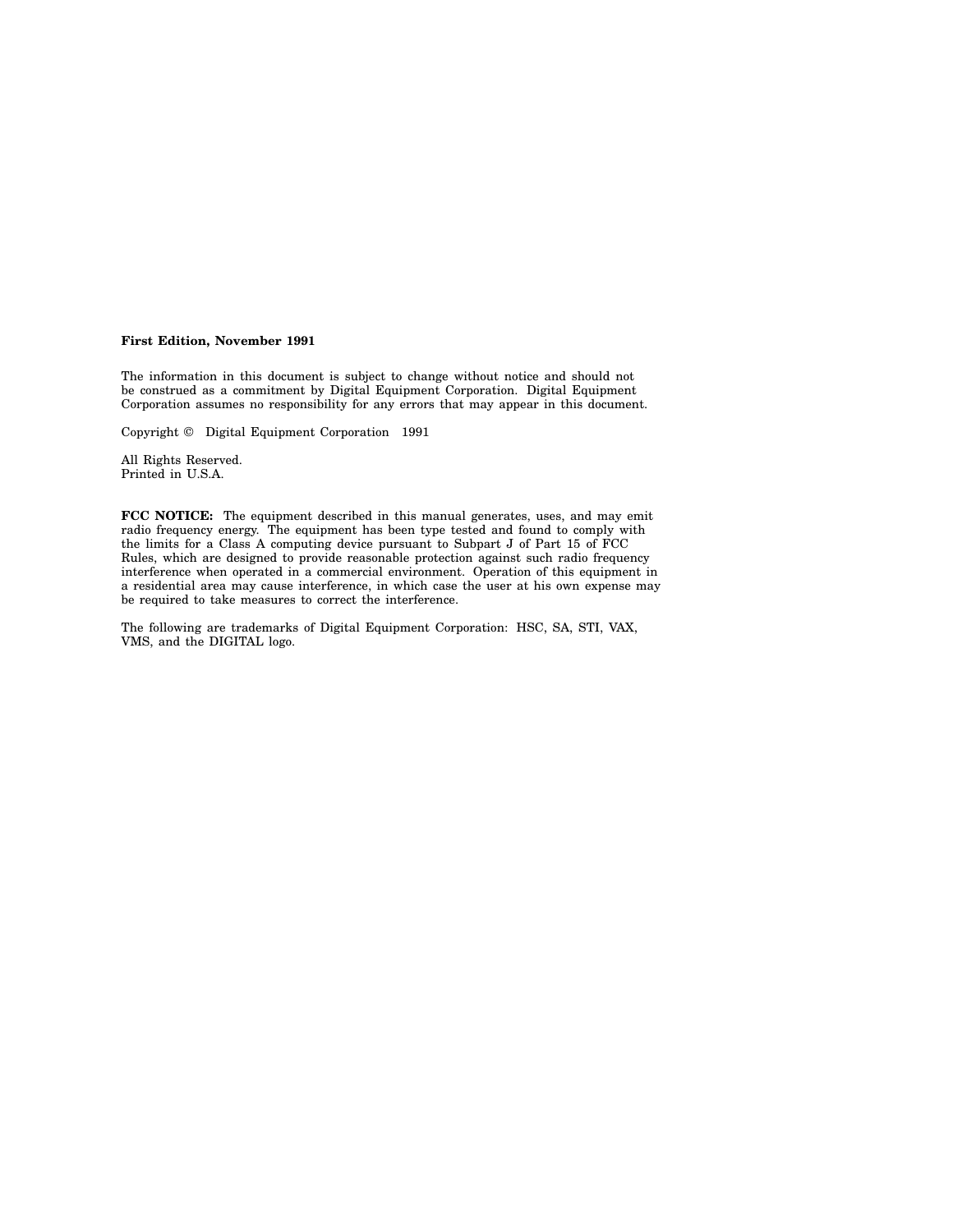### **Contents**

| <b>Preface</b><br>$\overline{\mathbf{V}}$ |                               |         |  |
|-------------------------------------------|-------------------------------|---------|--|
| 1                                         | <b>User Information</b>       |         |  |
| 1.1                                       |                               | $1 - 3$ |  |
| 1.2                                       | Related Documentation         | $1 - 4$ |  |
| $\mathbf{2}$                              | <b>Physical Installation</b>  |         |  |
| 2.1                                       |                               | $2 - 1$ |  |
| 2.1.1                                     |                               | $2 - 1$ |  |
| 2.1.2                                     |                               | $2 - 1$ |  |
| 2.1.3                                     | Environmental Requirements    | $2 - 1$ |  |
| 2.1.4                                     |                               | $2 - 2$ |  |
| 2.1.5                                     |                               | $2 - 2$ |  |
| 3                                         | Configuration                 |         |  |
| 3.1                                       | Controls and Indicators       | $3 - 1$ |  |
| 4                                         | <b>Acceptance Testing</b>     |         |  |
| 4.1                                       |                               | $4 - 1$ |  |
|                                           | <b>Figures</b>                |         |  |
| $1 - 1$                                   | SA100 Storage Subsystem       | $1 - 2$ |  |
| $2 - 1$                                   |                               | $2 - 3$ |  |
| $3-1$                                     | SA100 Controls and Indicators | $3 - 3$ |  |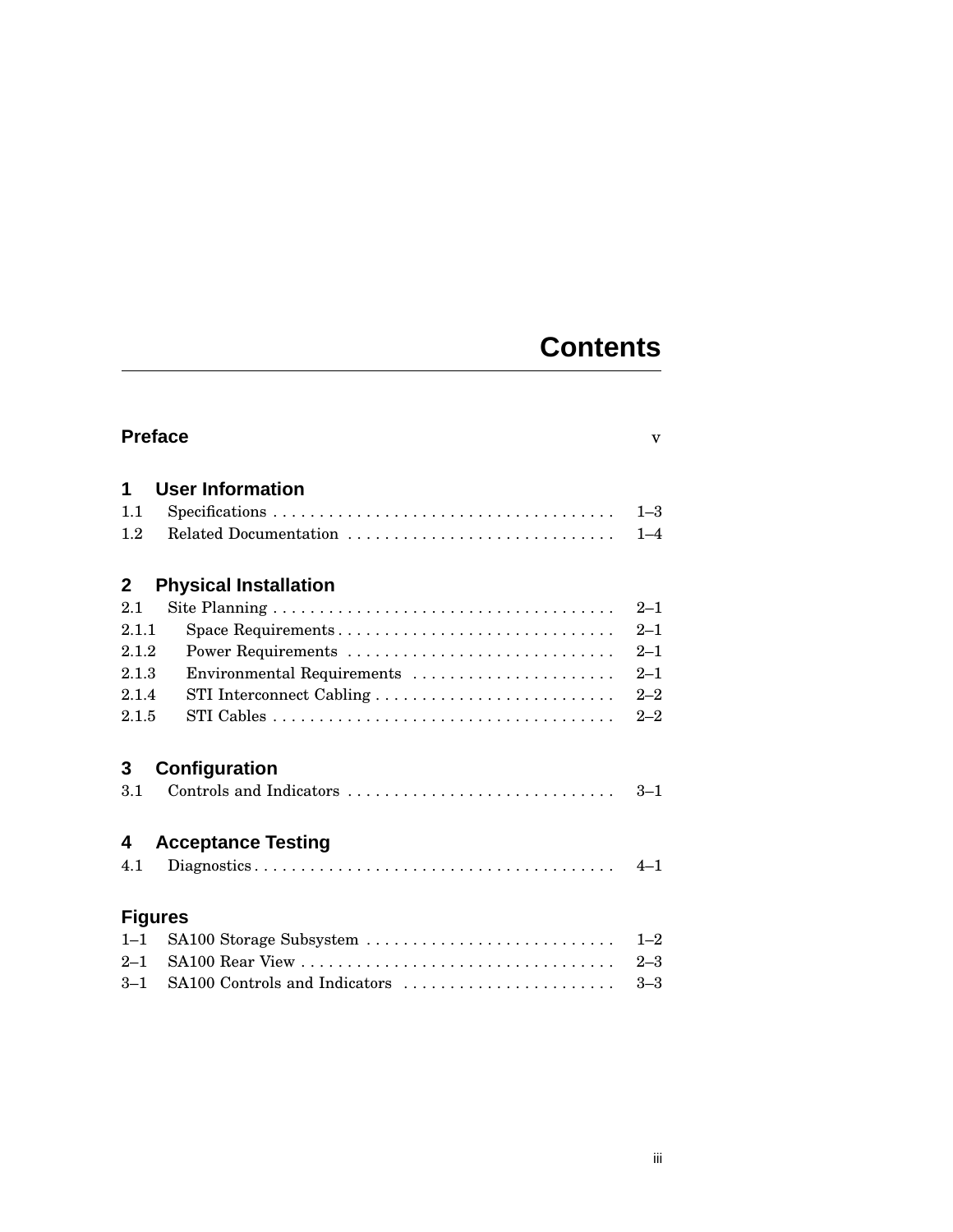iv Contents

#### **Tables**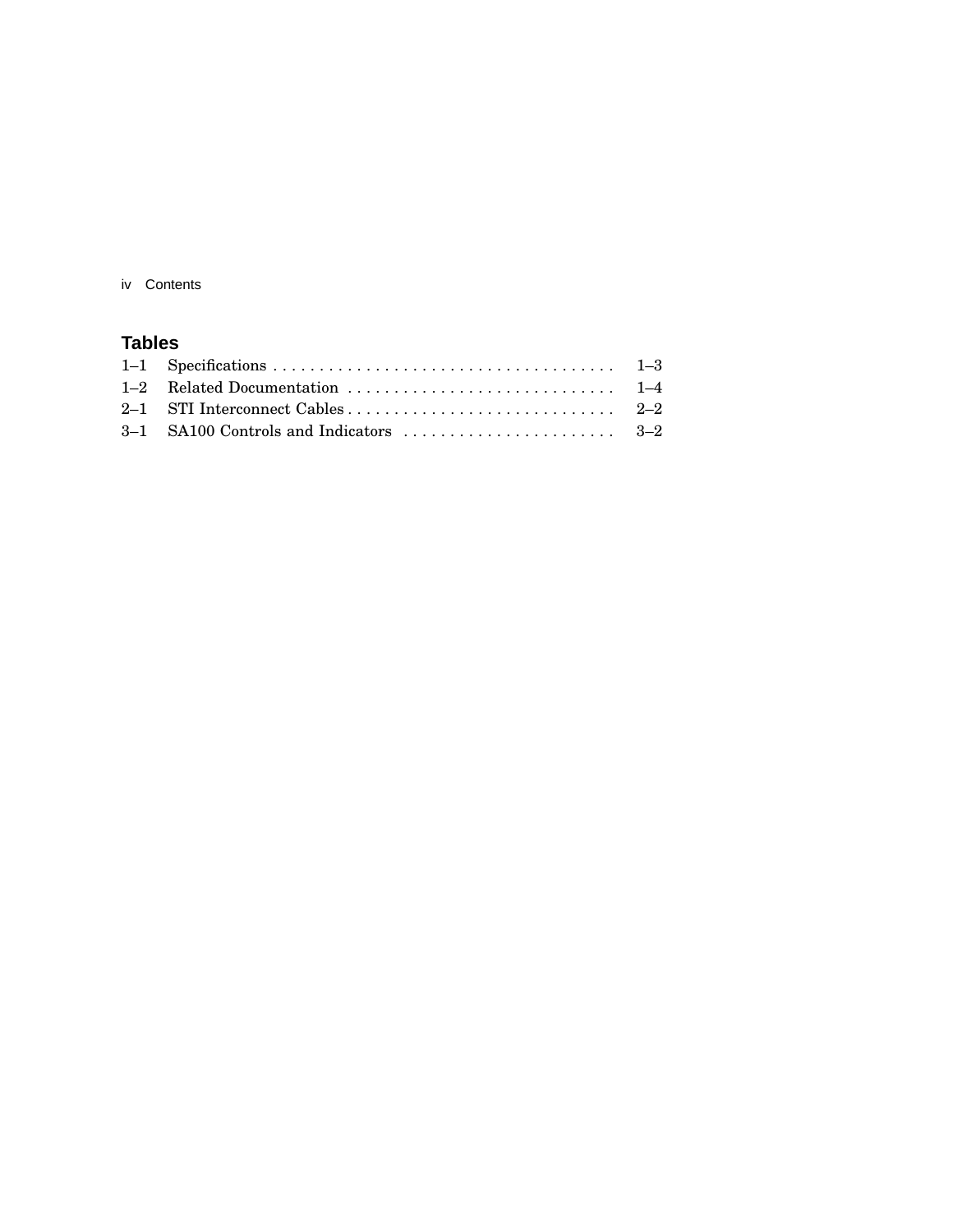### **Preface**

This guide consists of four chapters that provide the following information about the SA100 storage subsystem:

- User information
- Physical installation
- Configuration
- Acceptance testing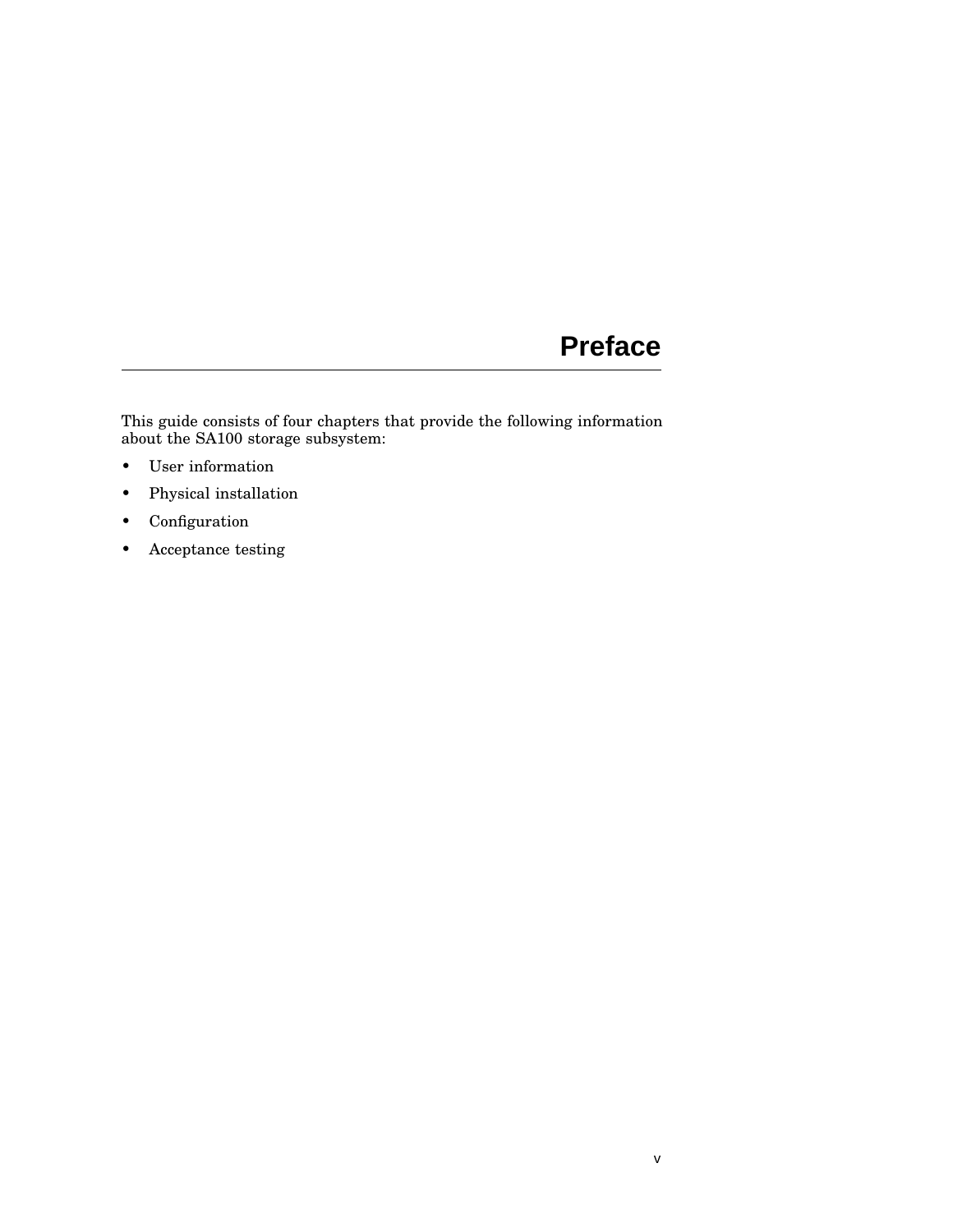## **1 User Information**

The SA100 storage subsystem does not require any special site preparation, and can be added to any installation that uses conventional ac power.

The SA100 storage subsystem consists of two compartments: the upper compartment contains one factory installed magazine tape subsystem; the lower compartment contains the SCSI/STI adapter assembly.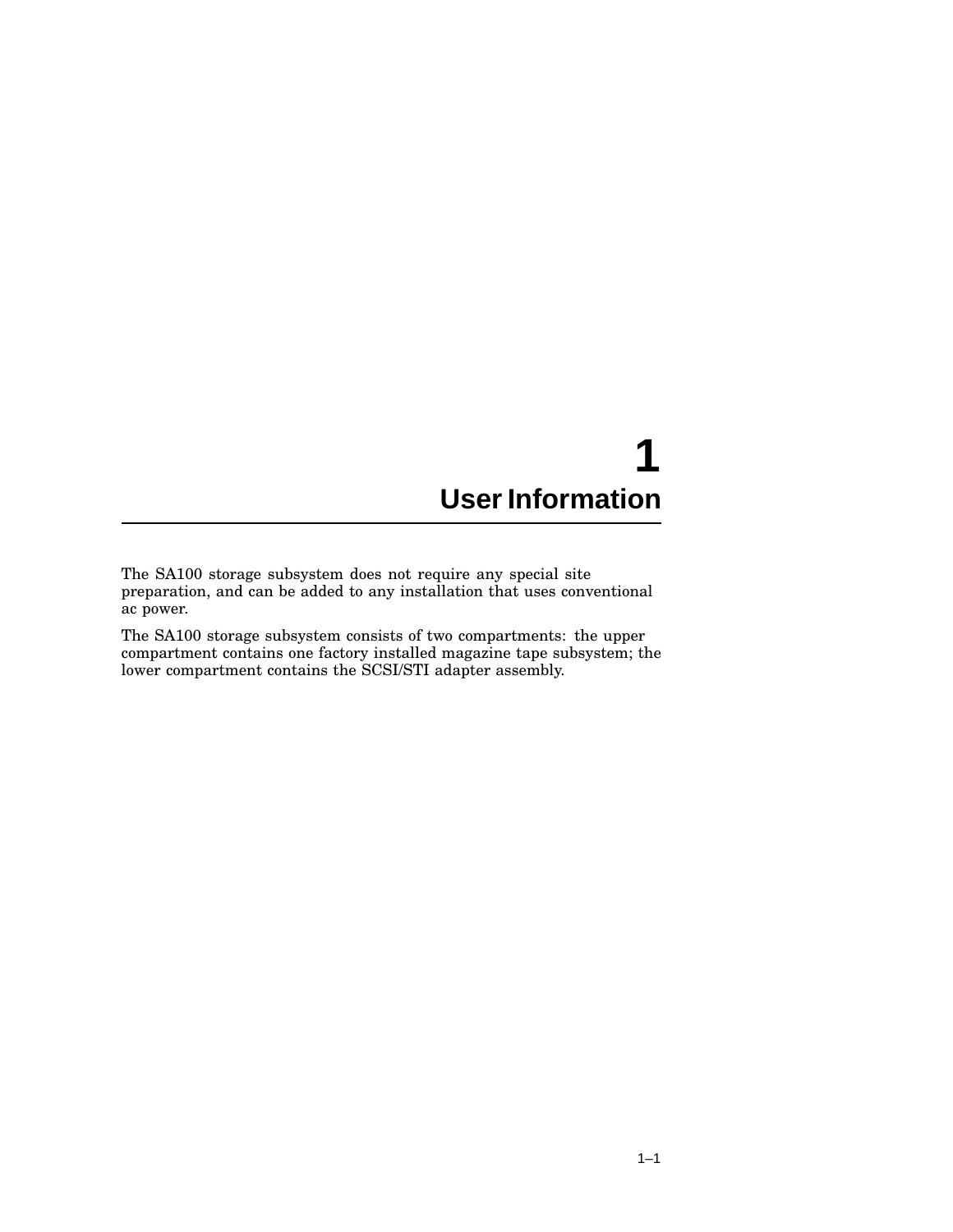1–2 User Information

**Figure 1–1 SA100 Storage Subsystem**



SHR-X0177\_91-DG

See the *Tx857 Series Magazine Tape Subsystem Owner's Manual* for information on the magazine tape subsystem.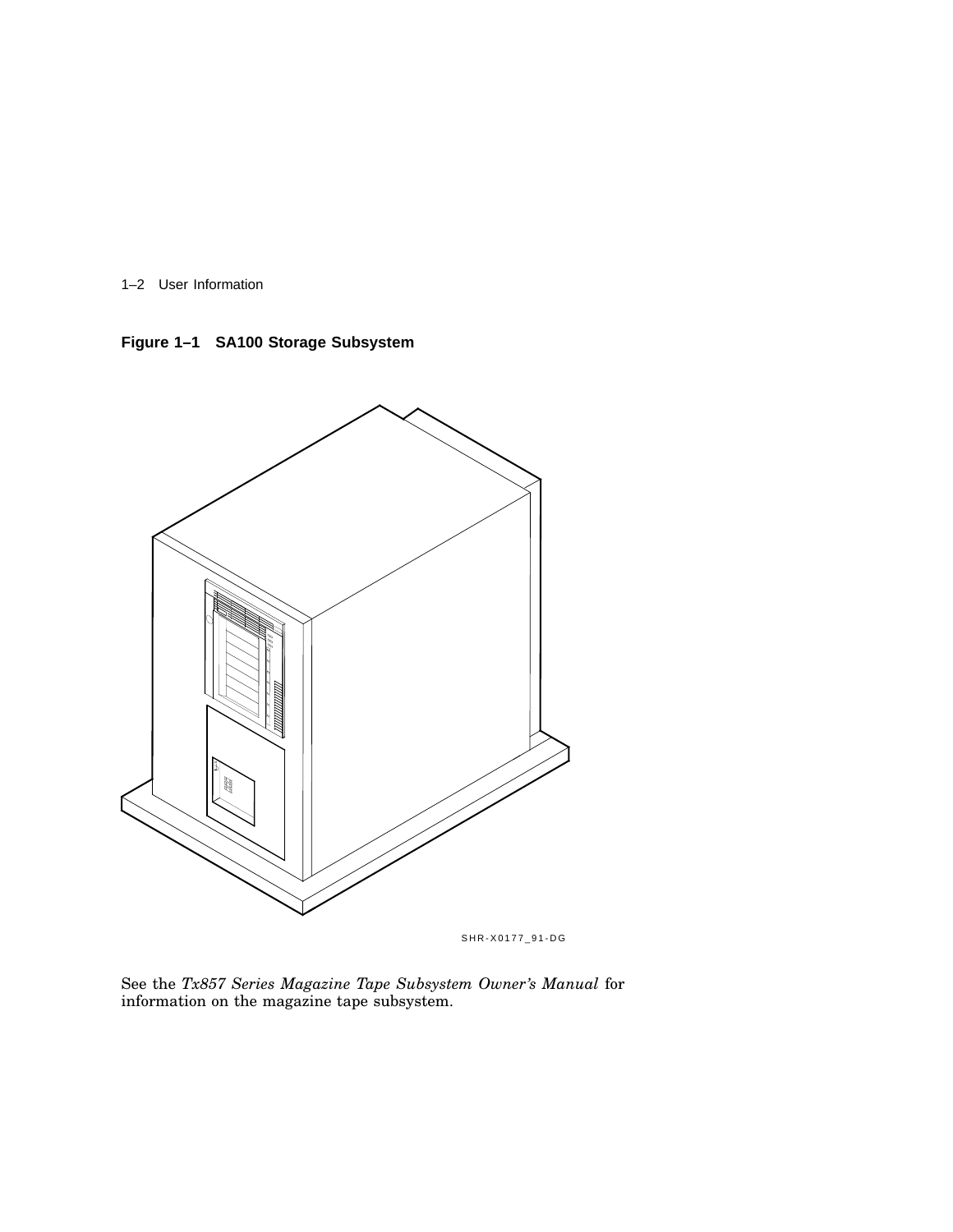User Information 1–3

### **1.1 Specifications**

The following table lists the specifications of the SA100 storage subsystem:

| Characteristic                           | <b>SA100 Storage Subsystem</b>                     |
|------------------------------------------|----------------------------------------------------|
| Data backup capacity                     | 18.2 Gbytes                                        |
| Performance                              | 800 KBytes/s sustained data rate                   |
| Power requirements                       | 100 to 120/220 to 240 Vac (50/60 Hz)               |
| Weight                                   | 86.184 kg (190 lb)                                 |
| Height                                   | $71.12 \text{ cm } (28 \text{ in})$                |
| Width                                    | $43.18$ cm $(17 \text{ in})$                       |
| Length                                   | 86.36 cm (34 in)                                   |
| Communications<br>interface              | STI bus                                            |
| Environmental<br>standard (operating)    | 10 to $40^{\circ}$ C<br>20 to 80% RH               |
| Environmental<br>standard (nonoperating) | $-40$ to 66 $\degree$ C<br>10 to 90% RH            |
| EMI certification                        | Meets applicable FCC standards for Class A devices |
| Safety certification                     | Meets UL, CSA, and IEC standards                   |
| Power consumption                        | 285 W                                              |

**Table 1–1 Specifications**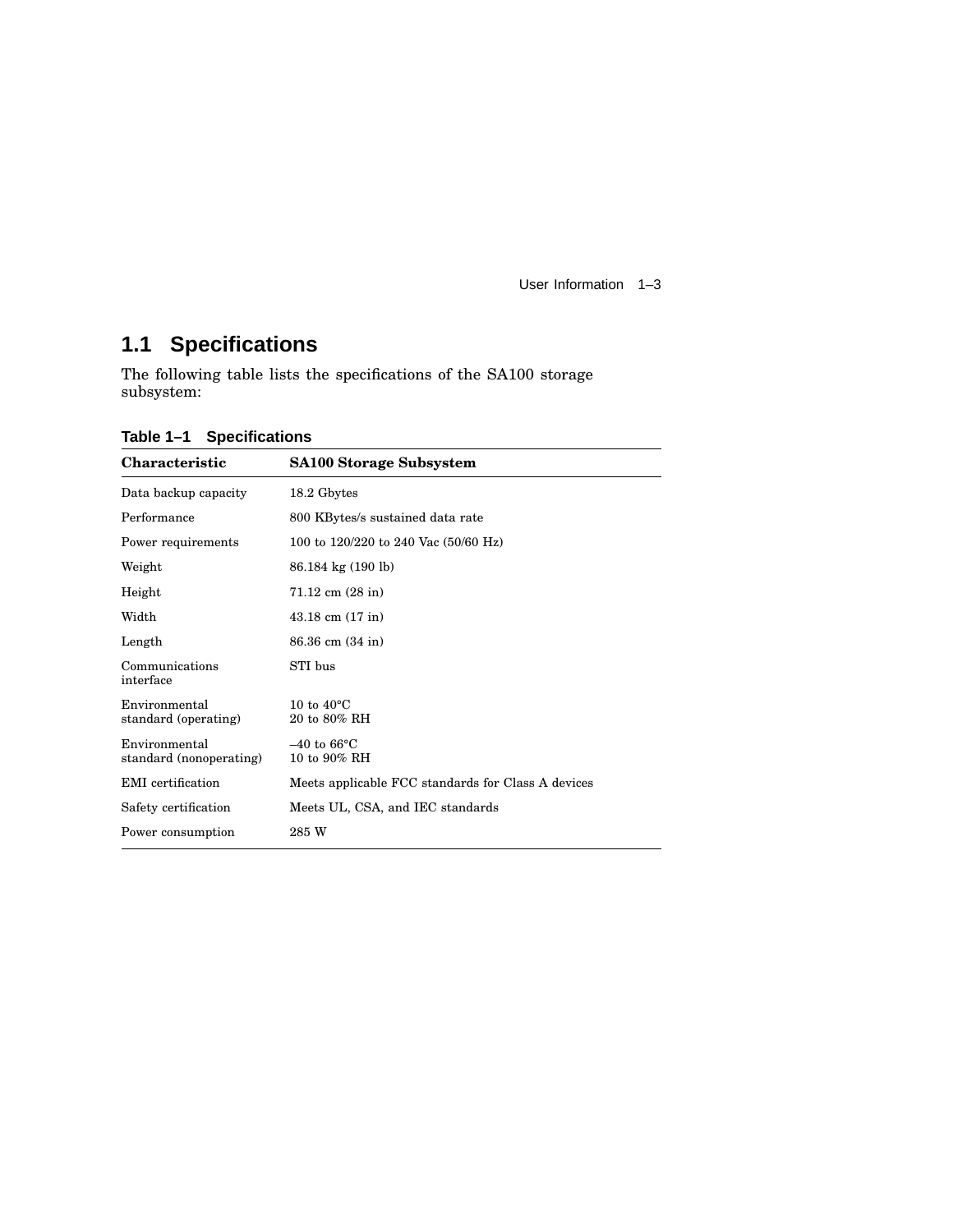1–4 User Information

### **1.2 Related Documentation**

The following documentation can be used to supplement this guide:

**Table 1–2 Related Documentation**

| Title                                                  | <b>Order Number</b> |  |
|--------------------------------------------------------|---------------------|--|
| Tx857 Series Magazine Tape Subsystem Owner's<br>Manual | EK–TF857–OM         |  |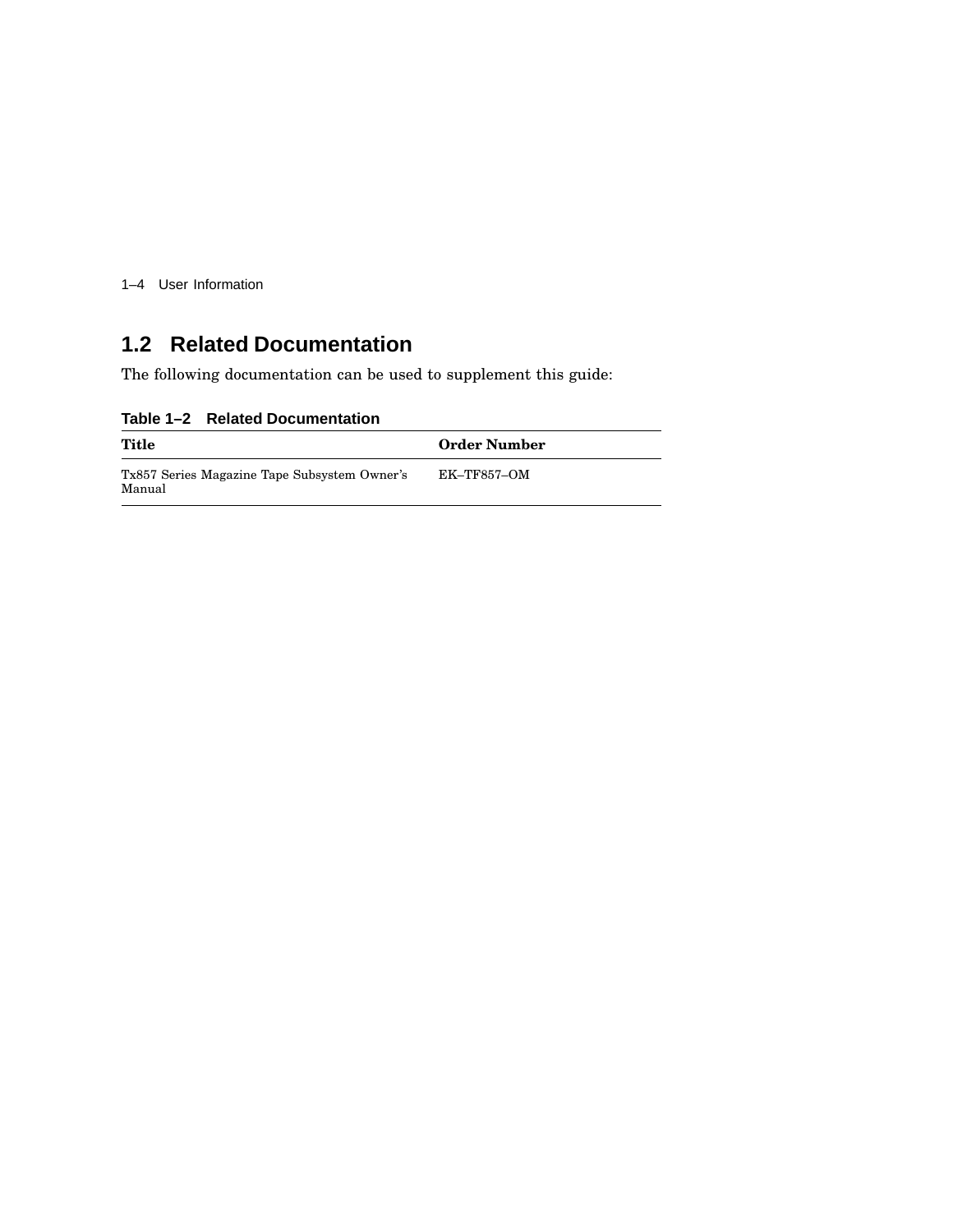## **2 Physical Installation**

#### **2.1 Site Planning**

Follow the requirements specified in this section to prepare a site for the SA100.

#### **2.1.1 Space Requirements**

Leave enough space to remove the magazine tape subsystem from the front of the cabinet. Also leave enough space to remove the SCSI/STI adapter assembly from the rear of the cabinet (about 1 meter).

#### **2.1.2 Power Requirements**

The subsystem can operate from 100 to 120 Vac at 60 Hz, or from 220 to 240 Vac at 50 Hz.

#### **2.1.3 Environmental Requirements**

The SA100 conforms to a modified class A environment (general offices and workstations). When the SA100 is operating, the temperature should range from 10 to 40°C with relative humidity of 20 to 80% noncondensing. When the SA100 is not operating, the temperature should range from  $-40$ to 66°C with relative humidity of 10 to 90%.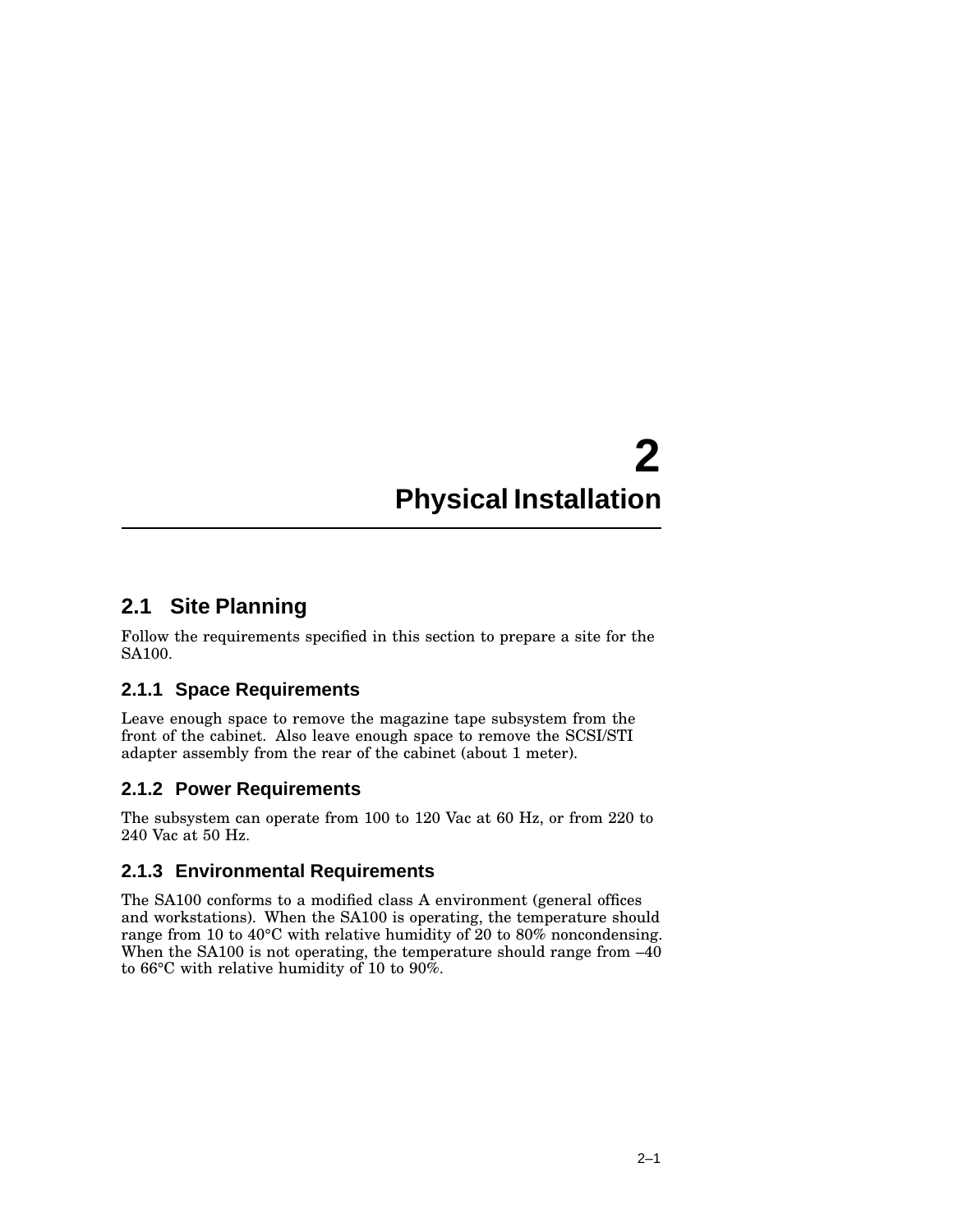2–2 Physical Installation

#### **2.1.4 STI Interconnect Cabling**

- 1. Connect the STI cable(s) to the rear of the SA100 chassis. They are held in place with two captive screws per cable. See Figure 2-1, SA100 Rear View
- 2. Connect the HSC cable(s) to the K.SI module. **K.STI modules do not support the SA100 storage subsystem.**
- 3. Assign a unique unit number to the magazine tape subsystem. The unit number is a decimal number between 0 and 255. To assign the unit number, use the pushbuttons on the side of the unit number switch to increment or decrement the number.

Transport numbers are always assigned in groups of four to each formatter. Transports are assigned unit numbers of 0 to 3 for the first formatter. On a system with two or more formatters, transports are assigned unit numbers of 4 to 7 on the second formatter, 8 to 11 on the third formatter, and so on.

4. Place a decal identifying the transport unit number on the magazine tape subsystem just below the loader fault indicator.

#### **2.1.5 STI Cables**

The SA100 storage subsystem will contain one 25 foot STI cable. For dual applications, a second cable is required. Following is a list of part numbers and length of cables that can be connected to a SA100 storage subsystem:

| <b>Part Number</b> | Length                             |
|--------------------|------------------------------------|
| <b>BC26V-03</b>    | $0.914$ m $(3 \text{ ft})$         |
| <b>BC26V-06</b>    | $1.828$ m $(6 \text{ ft})$         |
| BC26V-12           | $3.657$ m $(12 \text{ ft})$        |
| BC26V-25           | $7.62 \text{ m} (25 \text{ ft})$   |
| <b>BC26V-50</b>    | $15.519 \text{ m} (50 \text{ ft})$ |
| BC26V–6D           | $1.93 \text{ m}$ (6 ft 4 in)       |
| <b>BC26V-7L</b>    | $2.387$ m $(7 ft 10 in)$           |
| <b>BC26V-80</b>    | $24.663$ m $(80$ ft)               |

**Table 2–1 STI Interconnect Cables**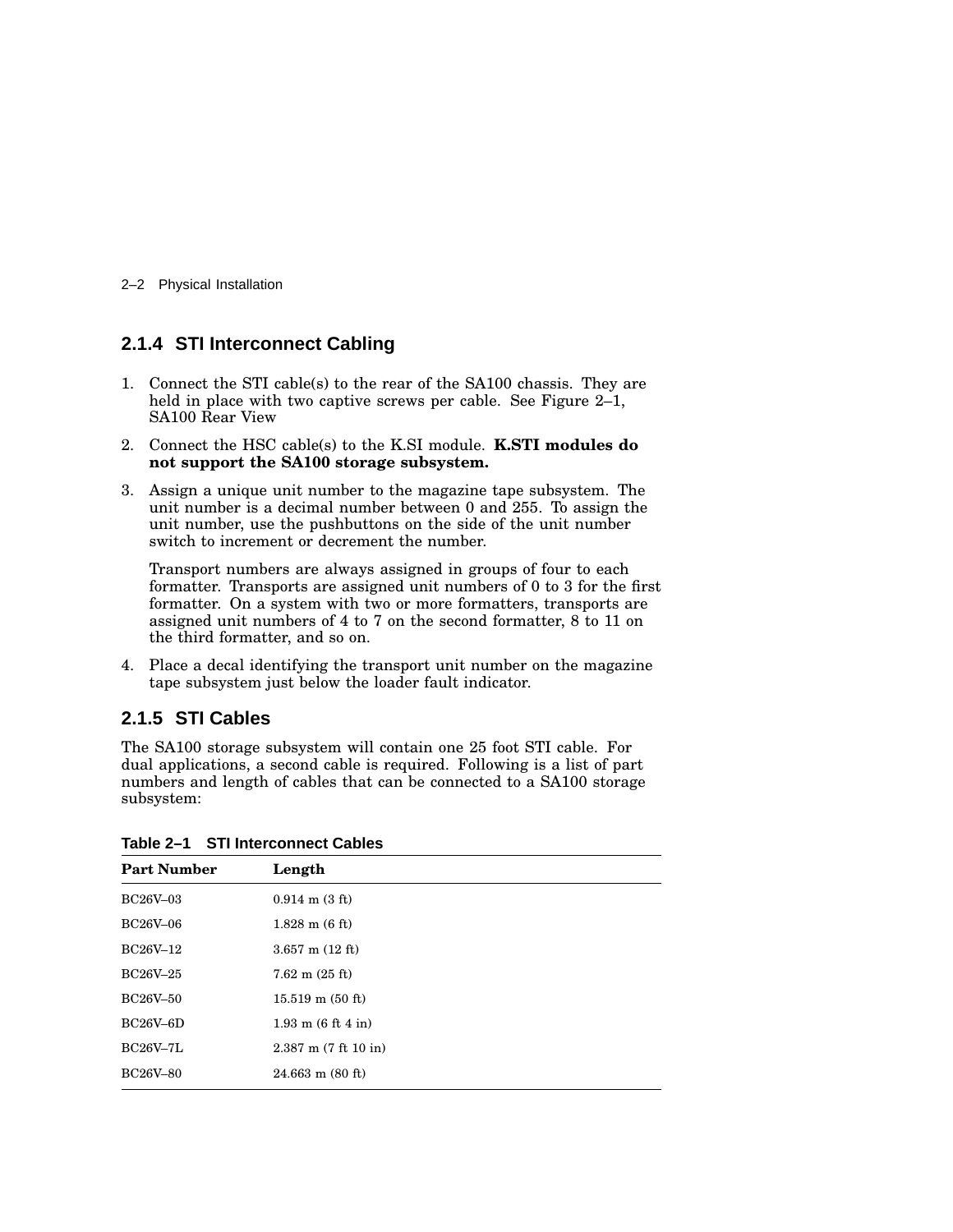Physical Installation 2–3

**Figure 2–1 SA100 Rear View**



SHR-X0172\_91-DG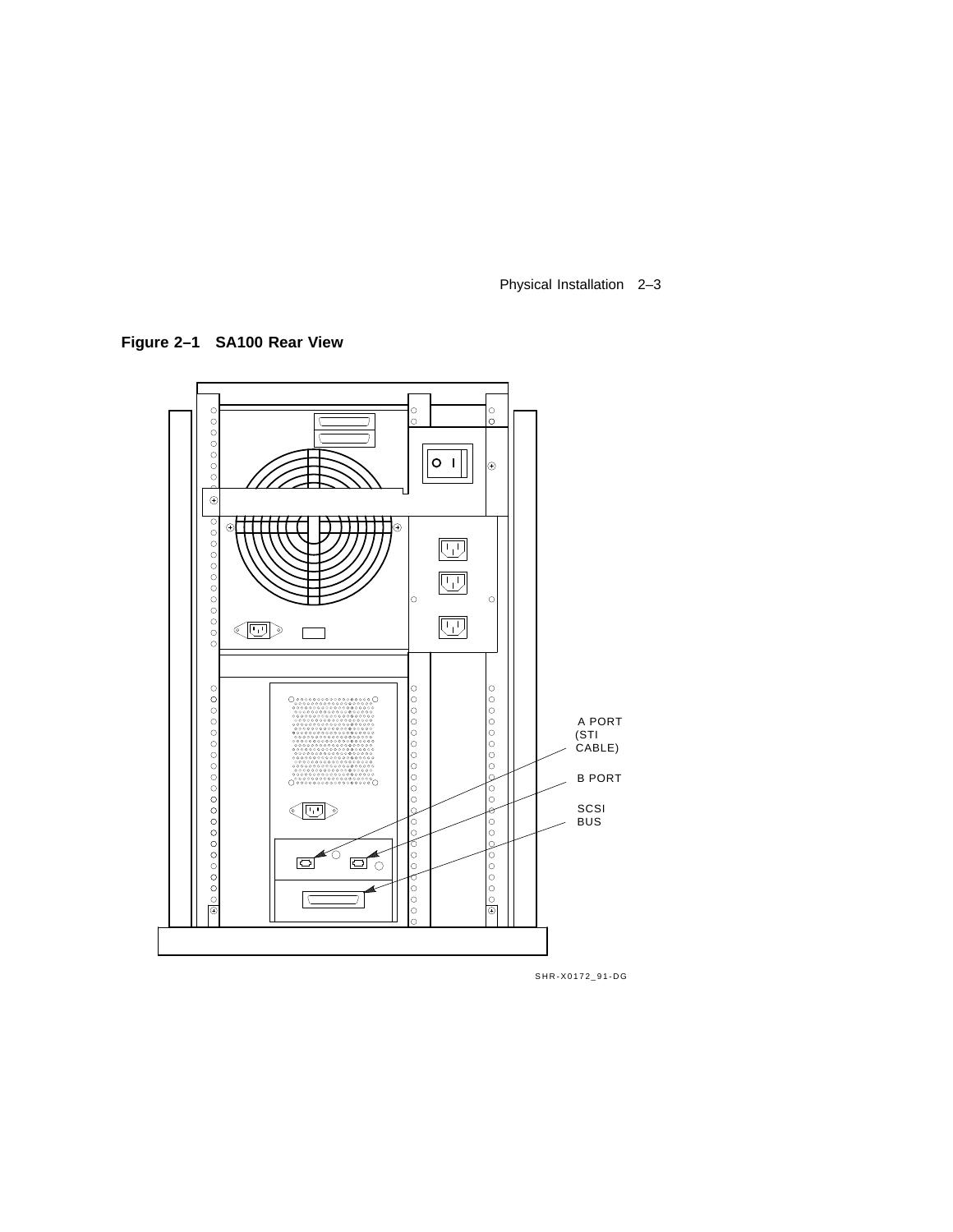# **3 Configuration**

### **3.1 Controls and Indicators**

The port select, fault, ready, and unit number indicators and switches are on the SCSI/STI adapter module. See Table 3–1 and Figure 3–1.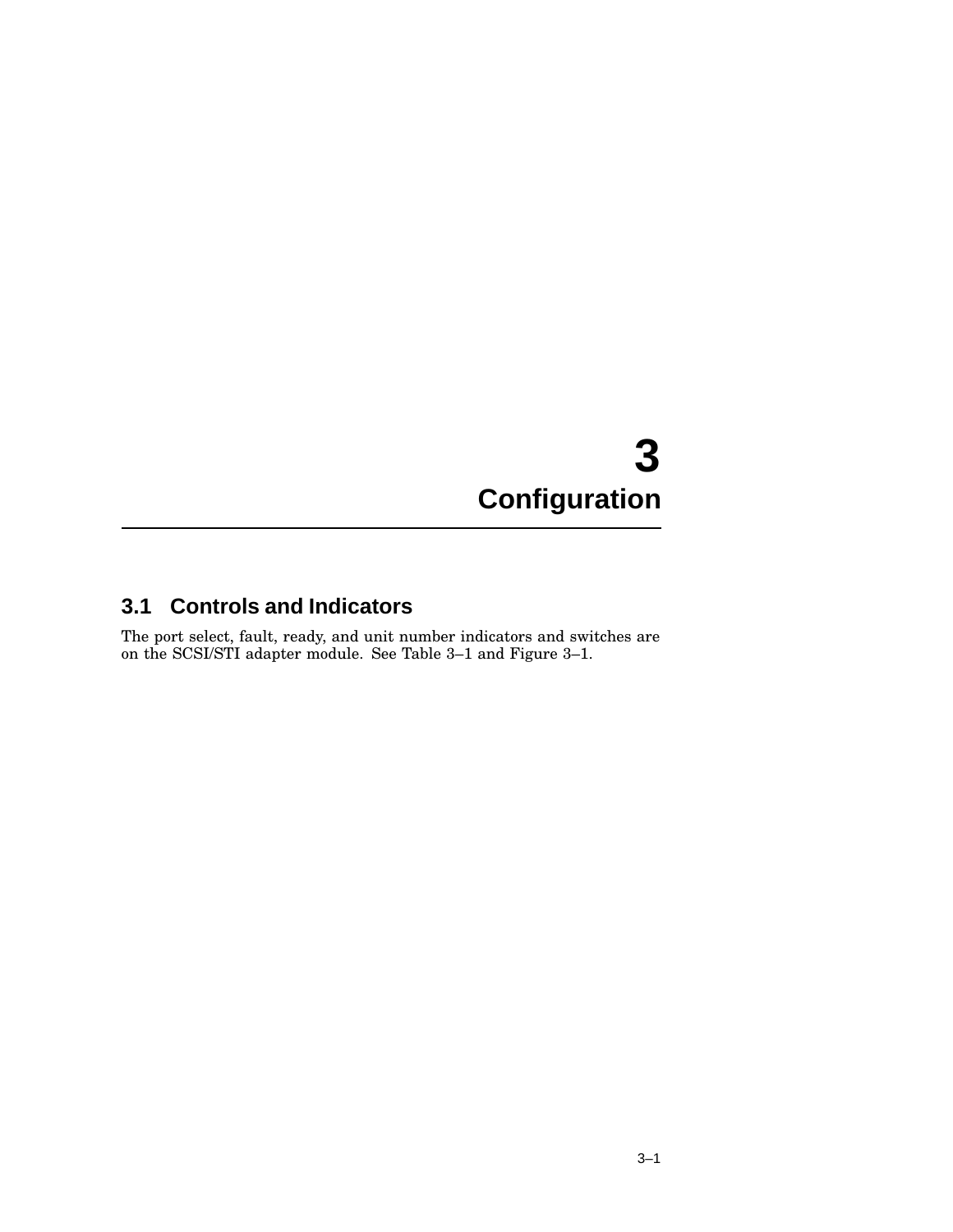#### 3–2 Configuration

| Control/Indicator  | <b>Function/State</b>                                                                                                                                                                               |
|--------------------|-----------------------------------------------------------------------------------------------------------------------------------------------------------------------------------------------------|
| PORT SELECT A      | In the enable (in) position, PORT SELECT<br>A allows the HSC to access port A. Under<br>microprogram control, the HSC can then cause<br>port A to go on-line.                                       |
|                    | Placing PORT SELECT A in the disable (out)<br>position with port A on-line causes serious errors<br>at the HSC.                                                                                     |
|                    | PORT SELECT A lights when port A is on-line<br>(ready to receive any command or data).                                                                                                              |
| PORT SELECT B      | The definition of PORT SELECT B for port B is<br>the same as the definition of PORT SELECT A<br>for port A.                                                                                         |
| <b>FAULT</b>       | The fault indicator lights when a potentially fatal<br>error has been detected in the formatter. Even<br>though an error has occurred, the formatter still<br>attempts to communicate with the HSC. |
|                    | With a fatal error present, press the FAULT<br>switch to clear the error.                                                                                                                           |
| Ready              | The ready indicator lights after the SCSI/STI<br>adapter successfully completed its power-on<br>self-tests.                                                                                         |
| <b>UNIT NUMBER</b> | DSA unit number.                                                                                                                                                                                    |
| TZ857              | See the Tx857 Series Magazine Tape Subsystem<br>Owner's Manual.                                                                                                                                     |

**Table 3–1 SA100 Controls and Indicators**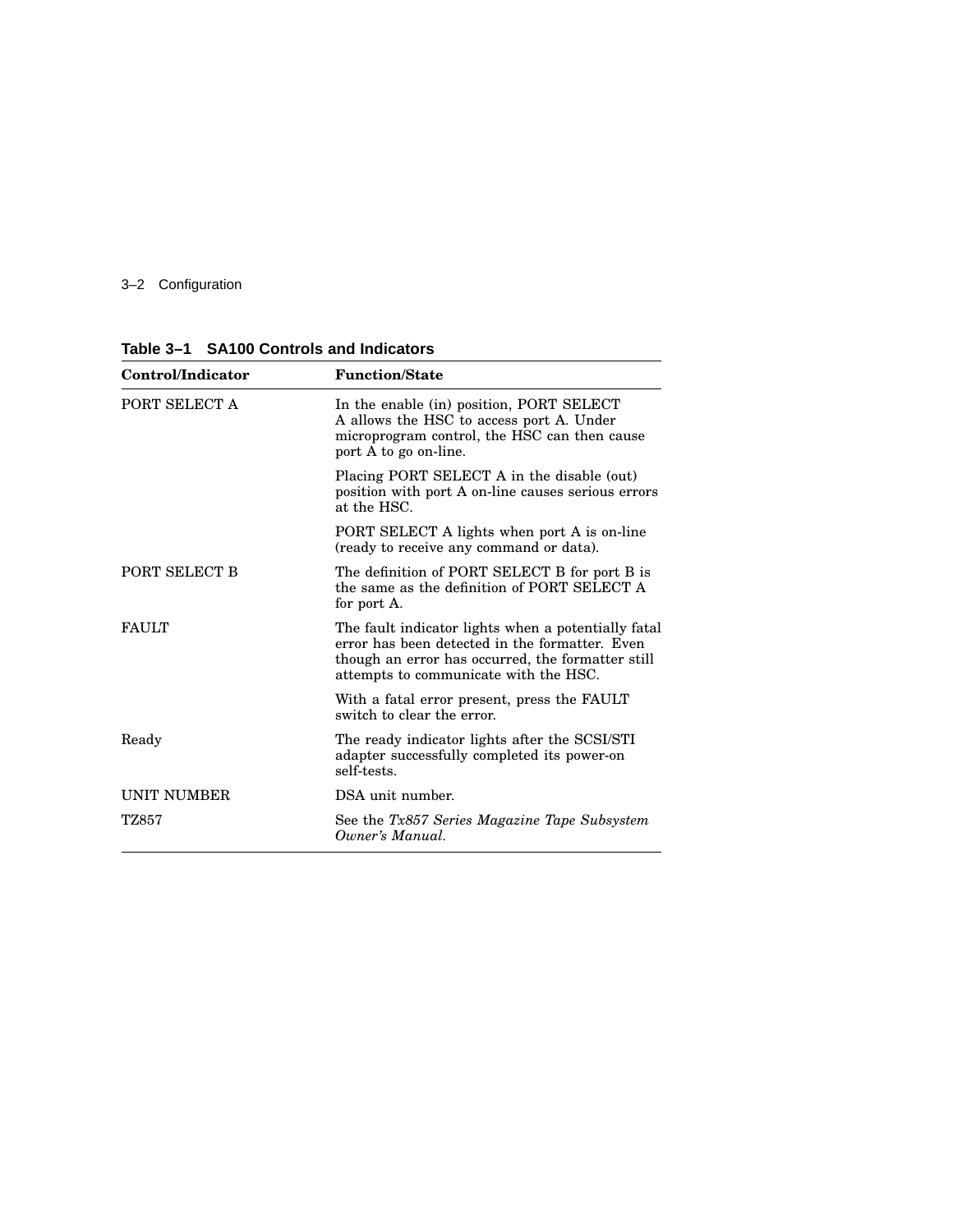Configuration 3–3

**Figure 3–1 SA100 Controls and Indicators**



SHR-X0170\_91-DG